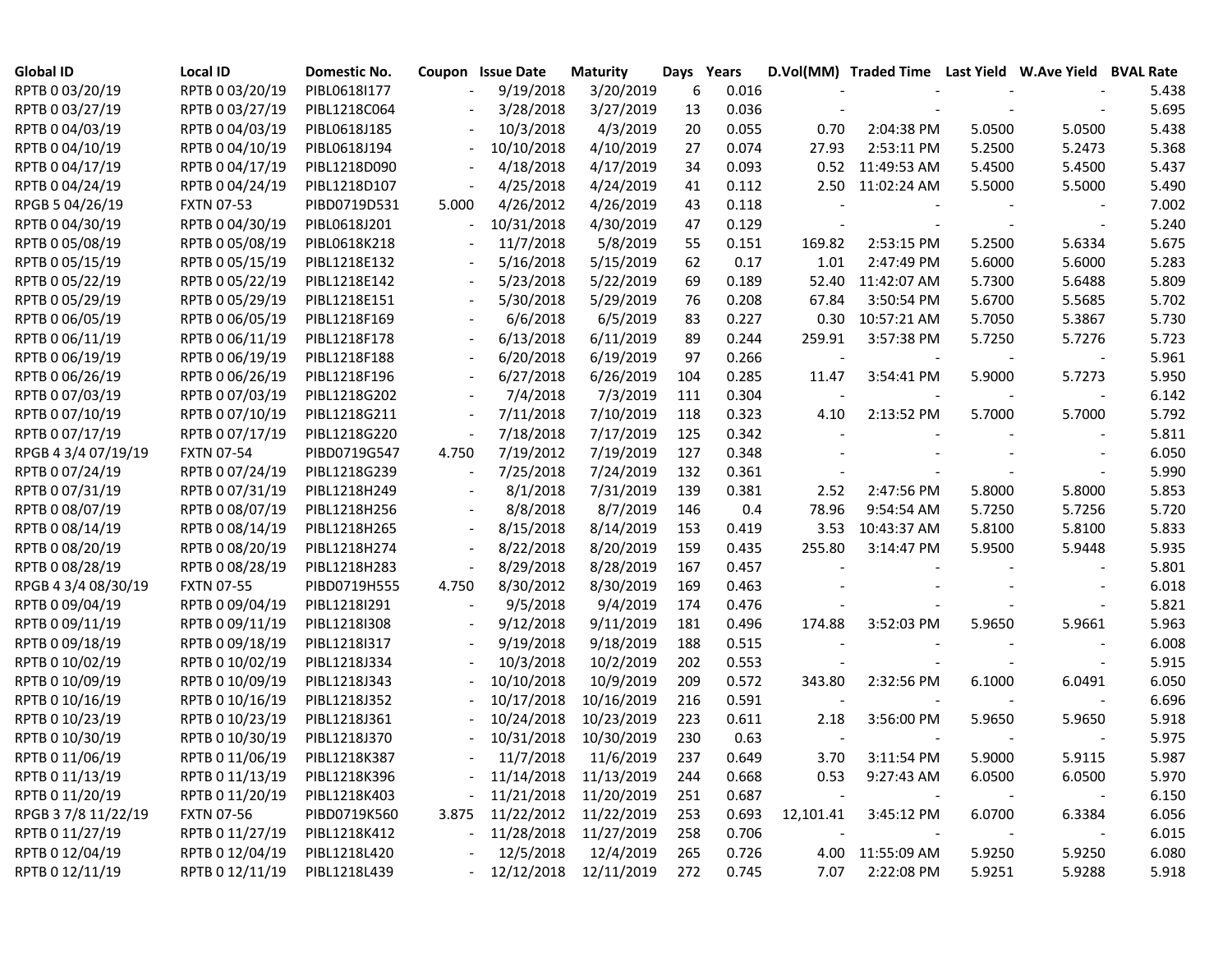| <b>Global ID</b>     | <b>Local ID</b>   | Domestic No. |                          | Coupon Issue Date | <b>Maturity</b> | Days Years |       |                          |                    |        | D.Vol(MM) Traded Time Last Yield W.Ave Yield BVAL Rate |       |
|----------------------|-------------------|--------------|--------------------------|-------------------|-----------------|------------|-------|--------------------------|--------------------|--------|--------------------------------------------------------|-------|
| RPTB 0 01/08/20      | RPTB 0 01/08/20   | PIBL1219A019 |                          | 1/9/2019          | 1/8/2020        | 300        | 0.821 |                          |                    |        |                                                        | 6.066 |
| RPGB 3 3/8 01/12/20  | <b>FXTN 03-22</b> | PIBD0320A229 | 3.375                    | 1/12/2017         | 1/12/2020       | 304        | 0.832 |                          | 6.37 10:20:24 AM   | 6.0450 | 6.0450                                                 | 6.029 |
| RPTB 0 01/15/20      | RPTB 0 01/15/20   | PIBL1219A028 |                          | 1/16/2019         | 1/15/2020       | 307        | 0.841 |                          |                    |        |                                                        | 6.107 |
| RPTB 0 01/22/20      | RPTB 0 01/22/20   | PIBL1219A037 |                          | 1/23/2019         | 1/22/2020       | 314        | 0.86  |                          |                    |        |                                                        | 6.063 |
| RPTB 0 01/29/20      | RPTB 0 01/29/20   | PIBL1219A046 | $\overline{\phantom{a}}$ | 1/30/2019         | 1/29/2020       | 321        | 0.879 |                          |                    |        |                                                        | 5.948 |
| RPTB 0 02/05/20      | RPTB 0 02/05/20   | PIBL1219B054 |                          | 2/6/2019          | 2/5/2020        | 328        | 0.898 |                          |                    |        |                                                        | 5.980 |
| RPTB 0 02/12/20      | RPTB 0 02/12/20   | PIBL1219B063 | $\overline{\phantom{a}}$ | 2/13/2019         | 2/12/2020       | 335        | 0.917 | 14.13                    | 3:40:45 PM         | 5.9750 | 5.9735                                                 | 5.993 |
| RPGB 7 3/4 02/18/20  | <b>FXTN 10-50</b> | PIBD1020B508 | 7.750                    | 2/18/2010         | 2/18/2020       | 341        | 0.934 |                          |                    |        |                                                        | 5.956 |
| RPTB 0 02/19/20      | RPTB 0 02/19/20   | PIBL1219B072 | $\overline{\phantom{a}}$ | 2/20/2019         | 2/19/2020       | 342        | 0.936 | 16.20                    | 3:58:37 PM         | 5.9515 | 5.9509                                                 | 5.963 |
| RPTB 0 03/11/20      | RPTB 0 03/11/20   | PIBL1219C106 |                          | 3/13/2019         | 3/11/2020       | 363        | 0.994 | 263.99                   | 3:50:24 PM         | 6.0250 | 6.0185                                                 | 6.022 |
| RPGB 4 1/4 04/11/20  | RTB 03-08         | PIID0320D087 | 4.250                    | 4/11/2017         | 4/11/2020       | 394        | 1.079 | 20.20                    | 3:43:11 PM         | 5.9700 | 5.9787                                                 | 6.027 |
| RPGB 7 1/4 08/19/20  | RTB 10-01         | PIID1020H015 | 7.250                    | 8/19/2010         | 8/19/2020       | 524        | 1.435 |                          |                    |        |                                                        | 6.094 |
| RPGB 3 3/8 08/20/20  | <b>FXTN 05-73</b> | PIBD0520H735 | 3.375                    | 8/20/2015         | 8/20/2020       | 525        | 1.437 |                          | 35.00 10:15:32 AM  | 5.9800 | 5.9800                                                 | 6.024 |
| RPGB 6 1/8 09/16/20  | <b>FXTN 10-51</b> | PIBD1020I510 | 6.125                    | 9/16/2010         | 9/16/2020       | 552        | 1.511 |                          |                    |        |                                                        | 6.054 |
| RPGB 5 7/8 12/16/20  | <b>FXTN 10-52</b> | PIBD1020L525 | 5.875                    | 12/16/2010        | 12/16/2020      | 643        | 1.76  |                          |                    |        |                                                        | 6.114 |
| RPGB 4 1/4 01/25/21  | <b>FXTN 03-23</b> | PIBD0321A236 | 4.250                    | 1/25/2018         | 1/25/2021       | 683        | 1.87  |                          | 101.75 10:45:24 AM | 6.0000 | 6.0000                                                 | 5.765 |
| RPGB 7 3/8 03/03/21  | RTB 10-02         | PIID1021C027 | 7.375                    | 3/3/2011          | 3/3/2021        | 720        | 1.971 |                          | 10.00 11:26:13 AM  | 5.9500 | 5.9500                                                 | 5.811 |
| RPGB 3 1/2 03/20/21  | <b>FXTN 07-57</b> | PIBD0721C574 | 3.500                    | 3/20/2014         | 3/20/2021       | 737        | 2.018 | 5.50                     | 3:52:46 PM         | 6.1000 | 6.0583                                                 | 5.964 |
| RPGB 6 1/2 04/28/21  | <b>FXTN 10-53</b> | PIBD1021D531 | 6.500                    | 4/28/2011         | 4/28/2021       | 776        | 2.125 | $\overline{\phantom{a}}$ |                    |        |                                                        | 6.279 |
| RPGB 4 7/8 06/13/21  | RTB 03-09         | PIID0321F092 | 4.875                    | 6/13/2018         | 6/13/2021       | 822        | 2.251 | 29.43                    | 3:58:43 PM         | 6.0500 | 6.0495                                                 | 5.981 |
| RPGB 5 3/4 10/20/21  | RTB 10-03         | PIID1021J039 | 5.750                    | 10/20/2011        | 10/20/2021      | 951        | 2.604 | 8.00                     | 2:29:26 PM         | 6.1250 | 6.1250                                                 | 6.164 |
| RPGB 5 3/4 11/24/21  | <b>FXTN 10-55</b> | PIBD1021K551 | 5.750                    | 11/24/2011        | 11/24/2021      | 986        | 2.7   |                          |                    |        |                                                        | 6.052 |
| RPGB 6 3/8 01/19/22  | <b>FXTN 10-54</b> | PIBD1022G545 | 6.375                    | 7/19/2011         | 1/19/2022       | 1042       | 2.853 |                          |                    |        |                                                        | 6.049 |
| RPGB 4 01/26/22      | <b>FXTN 05-74</b> | PIBD0522A747 | 4.000                    | 1/26/2017         | 1/26/2022       | 1049       | 2.872 |                          |                    |        |                                                        | 6.014 |
| RPGB 15 03/14/22     | <b>FXTN 20-02</b> | PIBD2022C021 | 15.000                   | 3/14/2002         | 3/14/2022       | 1096       | 3.001 |                          |                    |        |                                                        | 5.921 |
| RPGB 4 7/8 08/02/22  | <b>FXTN 10-56</b> | PIBD1022H562 | 4.875                    | 8/2/2012          | 8/2/2022 1237   |            | 3.387 |                          |                    |        |                                                        | 6.274 |
| RPGB 4 3/4 09/13/22  | <b>FXTN 10-57</b> | PIBD1022I570 | 4.750                    | 9/13/2012         | 9/13/2022       | 1279       | 3.502 | 2.00                     | 2:59:28 PM         | 6.0000 | 6.0000                                                 | 6.197 |
| RPGB 12 3/4 10/17/22 | <b>FXTN 20-03</b> | PIBD2022J033 | 12.750                   | 10/17/2002        | 10/17/2022 1313 |            | 3.595 |                          |                    |        |                                                        | 6.115 |
| RPGB 4 5/8 12/04/22  | RTB 05-11         | PIID0522L114 | 4.625                    | 12/4/2017         | 12/4/2022 1361  |            | 3.726 | 390.80                   | 3:51:52 PM         | 6.0500 | 6.0928                                                 | 6.094 |
| RPGB 4 12/06/22      | <b>FXTN 10-58</b> | PIBD1022L585 | 4.000                    | 12/6/2012         | 12/6/2022 1363  |            | 3.732 | 1.00                     | 10:07:48 AM        | 6.1450 | 6.1450                                                 | 6.105 |
| RPGB 13 02/20/23     | <b>FXTN 20-04</b> | PIBD2023B048 | 13.000                   | 2/20/2003         | 2/20/2023       | 1439       | 3.94  |                          |                    |        |                                                        | 6.156 |
| RPGB 5 1/2 03/08/23  | <b>FXTN 05-75</b> | PIBD0523C752 | 5.500                    | 3/8/2018          | 3/8/2023        | 1455       | 3.984 | 110.00                   | 3:55:31 PM         | 6.1000 | 6.0955                                                 | 6.100 |
| RPGB 3 1/2 04/21/23  | <b>FXTN 07-58</b> | PIBD0723D588 | 3.500                    | 4/21/2016         | 4/21/2023       | 1499       | 4.104 |                          | 20.98 11:48:50 AM  | 6.0500 | 6.0500                                                 | 6.294 |
| RPGB 11 7/8 05/29/23 | <b>FXTN 20-05</b> | PIBD2023E054 | 11.875                   | 5/29/2003         | 5/29/2023 1537  |            | 4.208 |                          |                    |        |                                                        | 6.285 |
| RPGB 3 1/4 08/15/23  | RTB 10-04         | PIID1023H046 | 3.250                    | 8/15/2013         | 8/15/2023 1615  |            | 4.422 |                          | 12.10 11:59:38 AM  | 6.3750 | 6.2552                                                 | 6.357 |
| RPGB 11 3/8 10/23/23 | <b>FXTN 20-06</b> | PIBD2023J068 | 11.375                   | 10/23/2003        | 10/23/2023 1684 |            | 4.611 |                          |                    |        |                                                        | 6.162 |
| RPGB 6 1/4 03/12/24  | RTB 05-12         | PIID0524C129 | 6.250                    | 3/12/2019         | 3/12/2024 1825  |            | 4.997 | 8,769.06                 | 3:58:41 PM         | 6.2100 | 6.2084                                                 | 6.211 |
| RPGB 4 1/2 04/20/24  | <b>FXTN 07-59</b> | PIBD0724D595 | 4.500                    | 4/20/2017         | 4/20/2024 1864  |            | 5.103 |                          |                    |        |                                                        | 6.052 |
| RPGB 12 3/8 06/03/24 | <b>FXTN 20-07</b> | PIBD2024F075 | 12.375                   | 6/3/2004          | 6/3/2024 1908   |            | 5.224 |                          |                    |        | $\overline{\phantom{a}}$                               | 6.100 |
| RPGB 12 7/8 08/05/24 | <b>FXTN 20-08</b> | PIBD2024H086 | 12.875                   | 8/5/2004          | 8/5/2024 1971   |            | 5.396 |                          |                    |        | $\overline{\phantom{a}}$                               | 6.194 |
| RPGB 4 1/8 08/20/24  | <b>FXTN 10-59</b> | PIBD1024H595 | 4.125                    | 8/20/2014         | 8/20/2024 1986  |            | 5.437 | 12.00                    |                    |        |                                                        | 6.226 |
| RPGB 13 3/4 11/11/24 | <b>FXTN 20-09</b> | PIBD2024K091 | 13.750                   | 11/11/2004        | 11/11/2024 2069 |            | 5.665 | $\overline{\phantom{a}}$ |                    |        |                                                        | 6.194 |